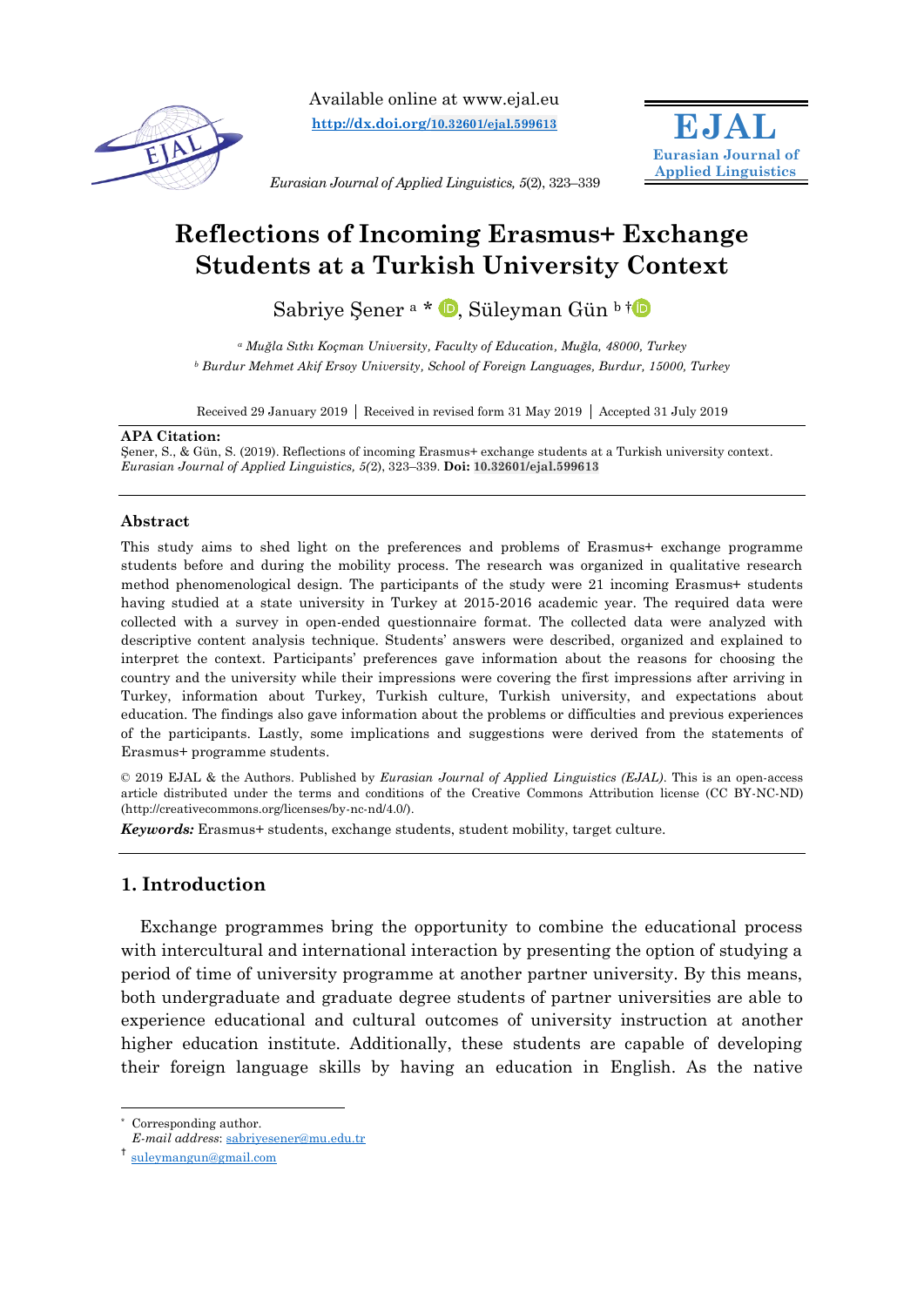language of all these participants is different from English, they need to use English as a lingua franca in order to attend their courses at the university. Additionally, they use English as a lingua franca in order to survive and communicate in daily life both outside and inside the university. With the help of the Erasmus+ exchange programme, the participants have the opportunity to develop their English language skills and to experience the target culture at the same time.

Exchange programmes are regarded as one way of internalization of the higher education system, therefore, higher education institutions are trying to send more students abroad and receive more exchange programme students in order to cater for exchange students' intercultural competence, develop their foreign language proficiency and ensure an international education atmosphere. To illustrate, according to The Law on Higher Education of Turkish Republic (CoHE, 2000) Article 4 Item C, one of the aims of higher education in Turkey is about internalization and international recognition of Turkish higher education institutions:

"As higher educational institutions, to carry out studies and research of high academic level, to promote knowledge and technology, to disseminate scientific findings to assist progress and development at the national level, and, through cooperation with national and international institutions, to become recognized members of the academic world and contribute to universal, contemporary progress."

In relation with this aim, Turkish Council of Higher Education (CoHE) is within the Bologna process. The Bologna Declaration was signed on June 19, 1999, by 29 European countries in order to administrate the intergovernmental reform process and consequently ensure the European Higher Education Area (EHEA) by 2010 (CoHE, 2018).

The Turkish CoHE administers three mobility programmes; Erasmus Exchange Programme, Mevlana Exchange Programme and Farabi Exchange Programme. According to the Turkish CoHE (2018) "The Erasmus+ Programme is a European programme for student exchange and the programme gives university students an opportunity of studying a period of minimum 3 months and maximum 12 months at a higher education institute of another European country with grant supplied by European Union." The Mevlana Exchange Programme is an alternative for the Erasmus+ exchange programme and is organized and granted directly by the Turkish CoHE. The Farabi Exchange Program aims to exchange students and academic staff only between institutes of the Turkish Higher Education for a period of one or two semesters.

Upon briefly examining the mobility process, it is apparent that the Turkish CoHE makes an effort to develop the mobility and internationalization process of the Turkish Higher Education system so that the Turkish CoHE strengthen its place inside the European Higher Education Area. Another fact is that Turkey is a partner country in Erasmus+ Exchange Programme although it is not a member of European Union.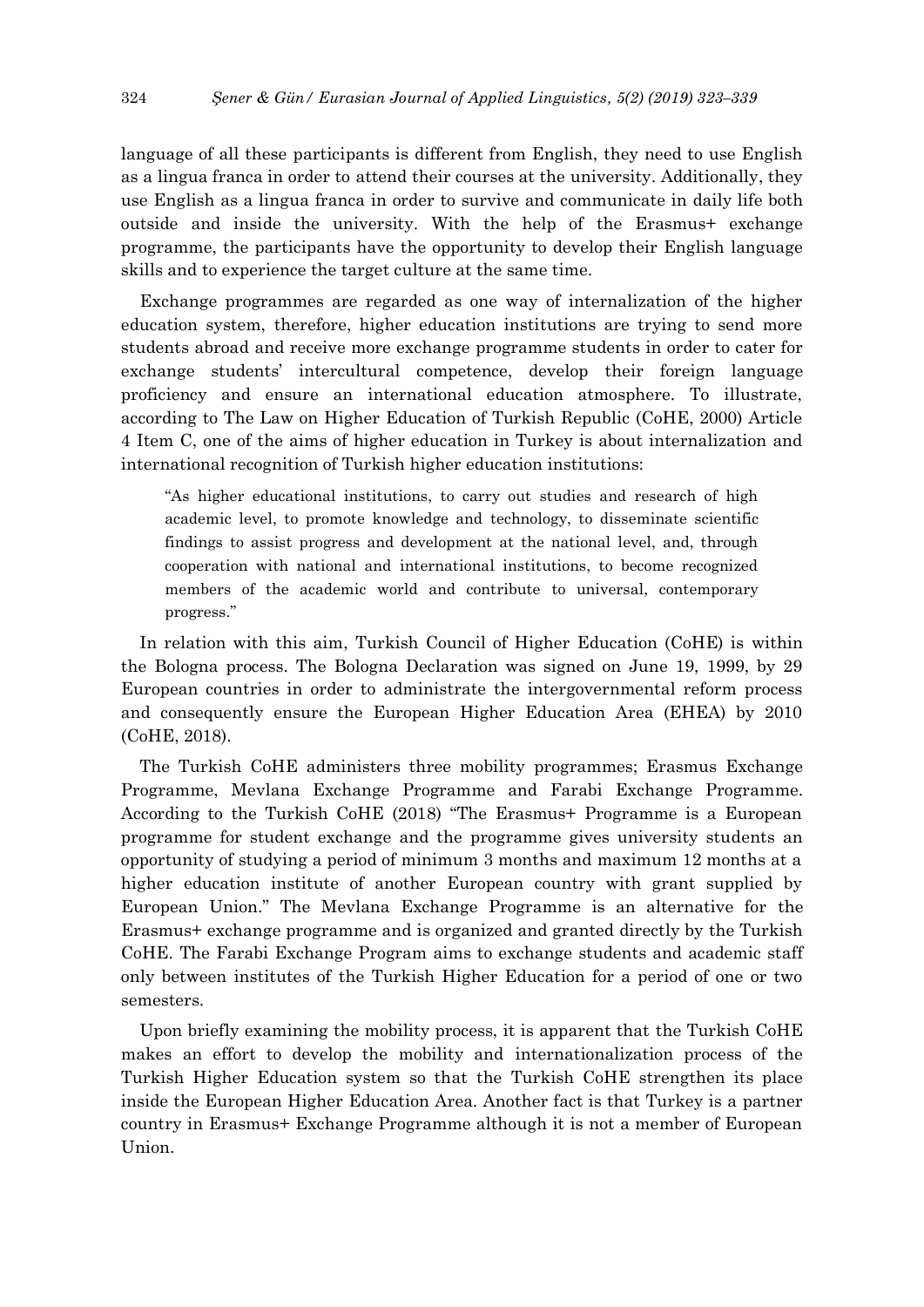## *1.1. Literature Review*

The term Erasmus stands for the phrase of **E**u**R**opean Community **A**ction **S**cheme for the **M**obility of **U**niversity **S**tudents. The Erasmus Exchange Programme was named after Desiderius Erasmus Roterodamus (1466-1536) who was a Dutch philosopher, theologian, humanist and significant scholar of Renaissance period (Schoeck, 1991). The Erasmus Exchange Programme was established in 1987 and is a large scale education and training programme, with a large budget of  $E14.7$  billion. The Erasmus Programme presents the opportunity of mobility to over 4 million participants (European Commission, 2016). The Erasmus programme has been called with different titles during different periods, namely; Socrates Programme (1994-2006), Lifelong Learning Programme (2007-2013), and Erasmus+ (plus) Programme (20l4-2020). Throughout this study, Erasmus Programme is regarded as Erasmus+ Programme.

In order to examine the process and benefits of the Erasmus+ Programme, several studies were conducted in different countries. Some of these studies examined directly the process while the others reported experiences and reflections of the participants. For example, Lipowski (2012) focused on problems of foreign Erasmus+ students studying in Poland and reported that main problems were related with the language barrier, cultural differences, the study program, the size of cities and the limited number of cultural events organized in English. A similar study was conducted in Lithuania by Užpalienė and Vaičiūnienė (2012) with the reflections of 20 Erasmus students from 13 countries. The qualitative study aimed to examine the experiences and the reflections of students studying and living in an environment which is culturally diverse and multilingual. The results of the study indicated that students had the opportunity to study in a multicultural community, to develop intercultural communication, to improve themselves in personal and professional aspects and to practice a foreign language. On the other hand, the problems were mainly about language competence, complex subjects, academic practices and regulations, and the unfamiliar environment.

Another study administrated by Tekin and Hiç Gencer (2013) was conducted to examine the effects of the programme by concentrating on the possible changes in the perspectives of students, assessments of practices and impressions of educational and professional topics. The participants of the study stressed the importance of the Erasmus+ programme and also pointed out that their self-confidence increased due to the Erasmus+ programme. The students also developed transnational social relationships and repositioned themselves during the process. In addition, Şahin (2017) conducted a mixed methods design research about the cross-cultural adaptation level of Turkish Erasmus+ students. As reported by the researcher, Turkish Erasmus+ students developed cross-cultural adaptation but they faced problems in foreign language proficiency.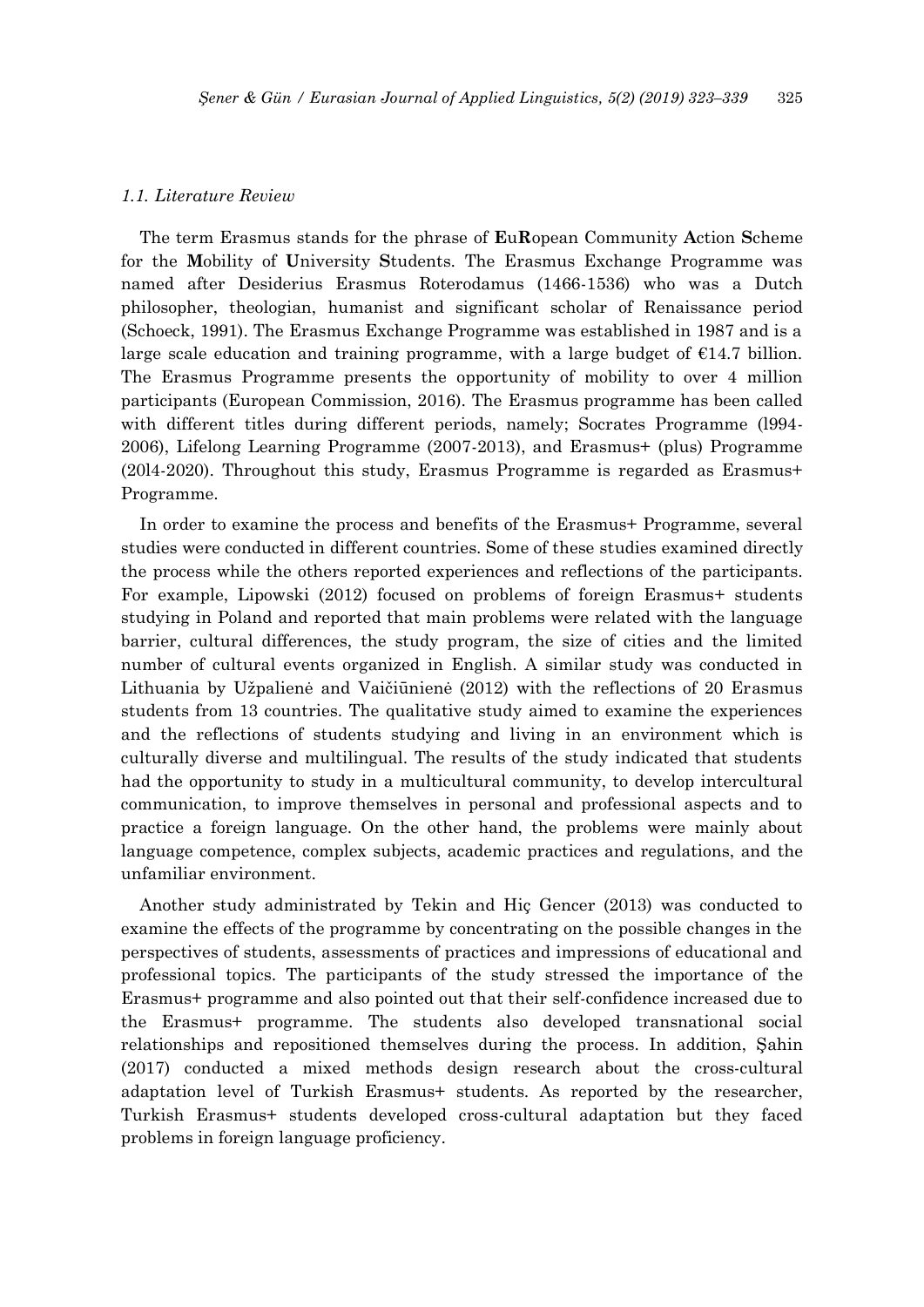In another study which was conducted in the Turkish context, Yıldırım and İlin (2013) paid attention to the reflections on cultural adaptation of pre-service Turkish Erasmus+ students who were studying at the English Language Teaching Department of a Turkish university. By examining the experiences of participants, Yıldırım and İlin revealed that Turkish Erasmus+ students confronted with various problems which were related with their feelings, behaviors and cognition.

With related research studies in the literature, the main interest is the experience of home countries' students, for example, the experience of Turkish Erasmus+ students who study at a foreign university. However, the present study handles the subject from a different perspective to fill the gap in the literature by focusing on the reflections of incoming Erasmus+ students who prefer to study in Turkey.

#### *1.2. Aim of the research*

The aim of this study is to shed light on the preferences and problems of Erasmus+ exchange programme students before and during the mobility process. In relation to this aim, the following research questions were stated.

- 1. What are the reasons of the country and university preferences of Erasmus+ incoming students?
- 2. What problems or difficulties did the participants have in the host country?
- 3. What were the expectations about academic matters and the problems they encountered?

# **2. Method**

## *2.1. Research Design*

In this study a qualitative research method, phenomenological design was employed in order to provide a detailed description of the phenomena. In phenomenological design, the main focus is on the fact which is known but still needs an in-depth and detailed understanding (Creswell, 2007). "The phenomena can emerge in various forms, such as events, experiences, perceptions, orientations, concepts and situations in the world we live in. We can encounter these phenomena in various ways in our daily lives. But this familiarity does not mean that we fully understand the facts. It is intended to investigate events that we are not entirely unfamiliar to us at the same time" (Yıldırım & Şimşek, 2008, p. 73). In the same way, Erasmus+ exchange programme is known and heard by the students and members of higher education institutions and the higher education institutions host hundreds of Erasmus+ incoming students. Therefore, examining the reasons of their preferences, problems or difficulties in the host country, the expectations about academic matters, and the encountered problems may help us to understand the Erasmus+ exchange programme and the Erasmus+ incoming students in detail.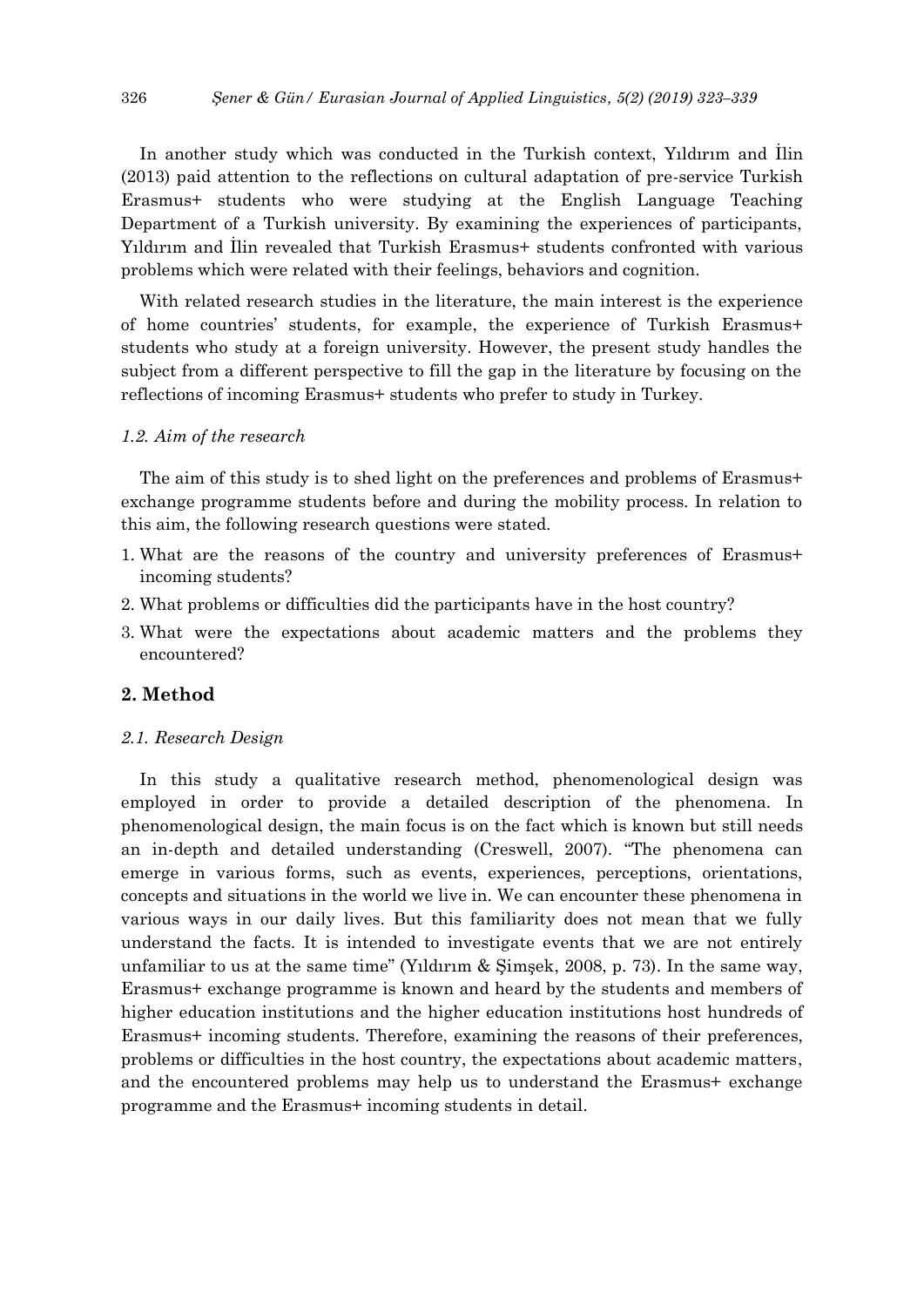## *2.2. Participant characteristics*

In order to collect in-depth and detailed reflections about Erasmus+ exchange programme, 21 incoming Erasmus+ exchange students participated in the study. The participants studied at a state university in Western Turkey in 2015-2016 academic year. A survey was conducted in the spring term of the same academic year. As presented in Table 1, 20 participants studied for bachelor's degree while one participant studied for a graduate level. Also, 6 participants were male and 15 participants were female. The ages of the participants were between 20 and more than 25.

Table 1: Demographic data of Erasmus+ students

| Variable | Type      | Number         |
|----------|-----------|----------------|
| Grade    | Bachelors | 20             |
|          | Graduate  | 1              |
| Gender   | Male      | 6              |
|          | Female    | 15             |
| Age      | 20        | 3              |
|          | 21        | $\overline{4}$ |
|          | 22        | 5              |
|          | 23        | $\overline{4}$ |
|          | $25 + c$  | 5              |
|          | Mean      | 22.57          |

Additionally, the academic programs of participants are given in Table 2. Most of the students studied Tourism and Education. There are two participants on Sociology and Biology programs. There was only one student each for programs of Computer Science, Administrative Science and Economics, Geology and Humanities.

Table 2: Fields of study

| Field                                | Number         |
|--------------------------------------|----------------|
| Tourism                              | 7              |
| Education                            | 6              |
| Sociology                            | 2              |
| <b>Biology</b>                       | $\overline{2}$ |
| Computer Science                     | 1              |
| Administrative Science and Economics | 1              |
| Geology                              | 1              |
| Humanities                           | 1              |
| Total                                | 21             |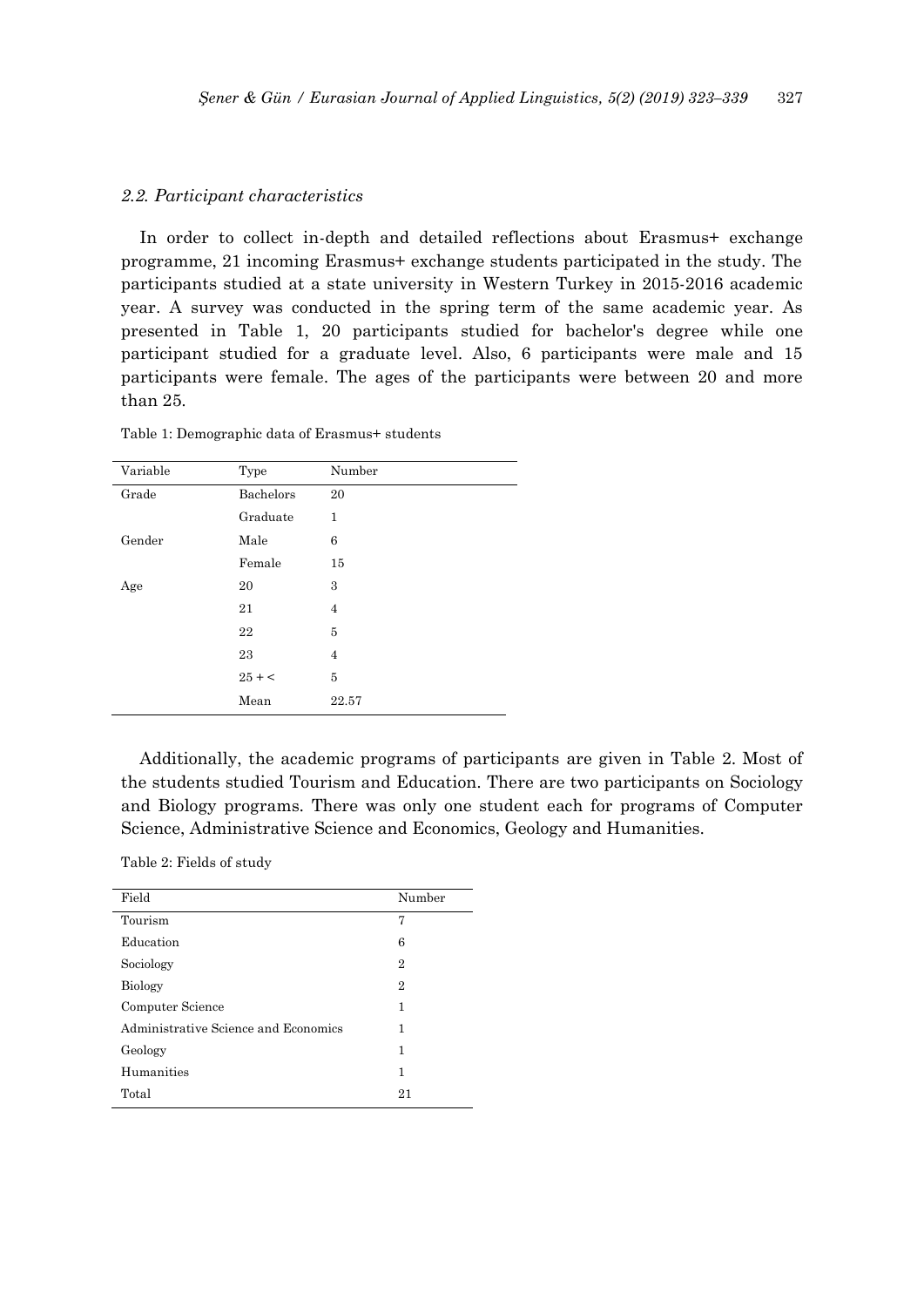The participants were from eight different countries. Five students came from the Czech Republic, four from Lithuania, four from Austria, and three from Germany. Only one participant each from Slovakia, Poland, France, and Italy (Figure 1).



Figure 1: Country of origin for Erasmus+ students

## *2.3. Instruments*

In relation with the aim of the research, data were collected with an instrument which was adapted from Lipowski (2012) and developed by getting expert opinions. The questionnaire is composed of two parts. The first part includes questions about biographical data, while the second part includes seven open-ended questions about the Erasmus+ exchange programme. The language of the questionnaire is English functioning as a lingua franca as it is the means of communication among participants and between participants and researchers. The first part of the questionnaire aims to collect information about age, gender, department, level of education, the period of study in Turkey, the country of origin, other countries visited, and other languages in use with level. The second part asks for reasons for choosing the exchange country and university, information about exchange countries and universities, expectations and reality, problems and difficulties, and participants' experiences.

#### *2.4. Data Analysis*

Participants' reflections which were collected with the survey were analyzed in a descriptive content analysis manner in order to explain the reflections of participants in an organized manner. The major aim in descriptive content analysis is to demonstrate tendencies and descriptive content analysis makes use of the descriptive statistics, frequencies and percentages (Cohen, Manion, & Morrison, 2007). The process of qualitative data analysis is composed of stages such as coding the data, categorizing the codes, and examining the phenomenon. At the first step, data coming from the reflections were organized and coded in a systematic way. Codes were derived from the key elements of the items of the questionnaire. This process is regarded as 'the process of categorizing and sorting data' (Charmaz, 1983, p. 111).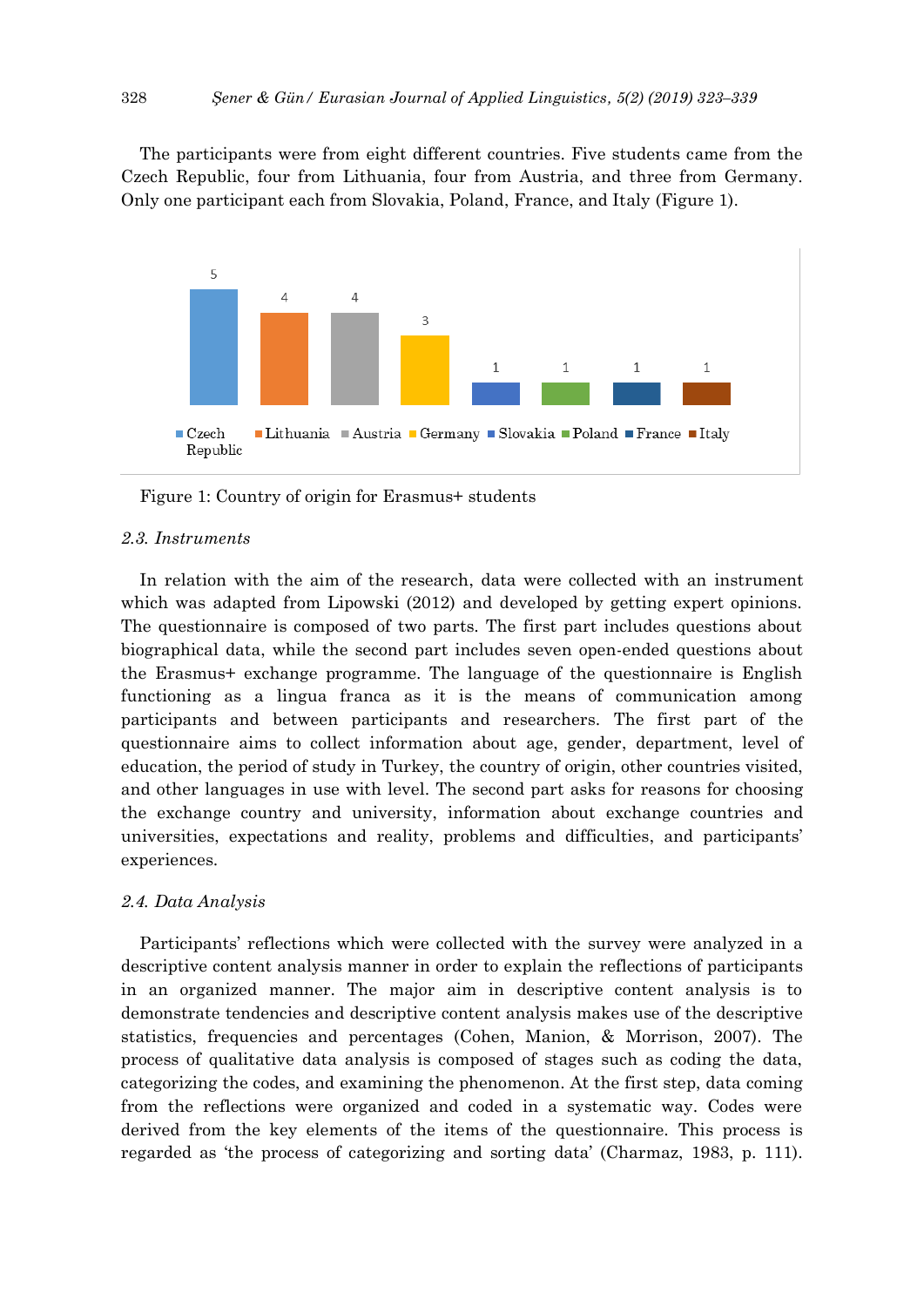After producing the codes from student answers, researchers categorized the codes according to research questions and relations between codes. Then, codes and categories were tabulated together.

Two important issues of qualitative research design are reliability and validity (Morse, Barrett, Mayan, Olson, & Spiers, 2002). To increase validity, the research method should be reproducible and consistent. The research procedure of this study can be organized again as all steps of data collection and analysis are stated clearly. Additionally, the items of the survey were found to be consistent with each other by two experts. To increase reliability, both researchers coded and categorized student answers separately in relation with the expert opinions. For this study, the formula described in Miles and Huberman (1994) was benefitted and the inter-rater reliability was found as 90%.

## **3. Results**

According to reflections of the Erasmus+ exchange students, they possess some positive attitudes for studying in Turkey and studying at a Turkish university. Additionally, the reflections of the participants indicated that they obtained some information about Turkey, Turkish culture, and the university from several resources such as friends, teachers, televisions, internet, books, and newspapers.

When the expectations regarding the study programme and attitudes of instructors and peers are taken into consideration, the participants possess some positive and some negative reflections toward the study programme and attitudes of instructors and peers. Only a few participants talked about some problems related to language, transportation, and official documentation at school and some government offices. The following section is dedicated to the analysis of each question in the questionnaire. The themes, categories and codes of questions are indicated with frequencies in brackets.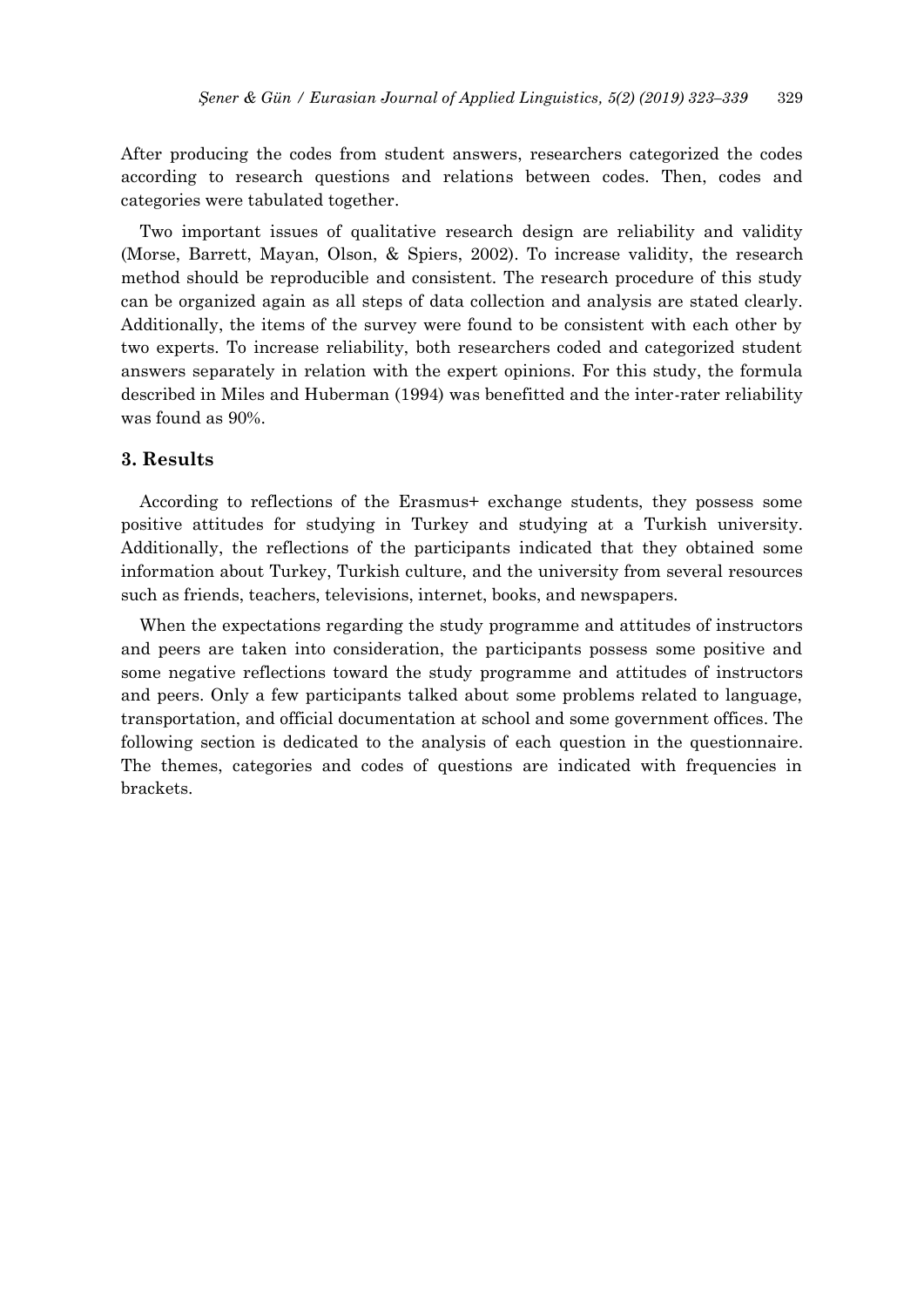## *3.1. Reasons for Choosing the Country*

## *3.1.1. Question 1: What are your reasons for choosing to study in Turkey?*

Table 3: Definition of the first theme, categories and codes

| Theme                            | Categories                | Codes                                                              |
|----------------------------------|---------------------------|--------------------------------------------------------------------|
|                                  | Cultural Reasons (16)     | A different country and cultural experience (12)                   |
|                                  |                           | Turkish cuisine (2)                                                |
|                                  |                           | Learning about Turkish culture (1)                                 |
|                                  |                           | Meeting with new people (1)                                        |
|                                  | Geographical Reasons (12) | Good weather condition (6)                                         |
|                                  |                           | Improving Turkish (4)                                              |
|                                  |                           | Being a big country $(1)$                                          |
| Reasons for Choosing the Country |                           | Being a Mediterranean country (1)                                  |
|                                  | Unintentional Reasons (3) | Coordinator's choice (1)                                           |
|                                  |                           | Not having a specific reason (1)                                   |
|                                  |                           | Having one exchange partner university (1)                         |
|                                  | Educational Reasons (2)   | The quality of education (1)                                       |
|                                  |                           | Interest in studying the Middle East and Islamic<br>religion $(1)$ |
|                                  | Economic Reasons (1)      | A cheap country (1)                                                |

Erasmus+ exchange students stated that they were interested in studying in Turkey because of cultural reasons (16), geographical reasons (12), unintentional reasons (3), educational reasons (2) and economic reasons (1) as illustrated in Table 3.

The codes constructing the category of cultural reasons includes a different country and cultural experience (12), Turkish cuisine (2), learning about Turkish culture (1), and meeting with new people (1). Geographical reasons consist of good weather condition (6), improving Turkish (4), being a big country (1), and being in a Mediterranean country (1). The codes of unintentional reasons are confirming the coordinator's choice (1), not having a specific reason (1) and having one exchange partner university. Educational reasons are about the quality of education (1) and interest in studying the Middle East and Islamic religion (1). One participant stated that Turkey is a cheap country as an economic reason. Three excerpts which were chosen among the reflections of participants were given below as first-hand examples to indicate the views of the participants.

Excerpts from participants:

*P3: I have visited Istanbul and I fell in love with that city. So I wanted to explore more from Turkey. And I also wanted to learn more about Turkish culture and enjoy warmer weather.*

*P12: To make cultural experiences, get to know other landscapes and enlarge my mind in thinking of people from different origin.*

*P21: I want to learn the language, interest in culture.*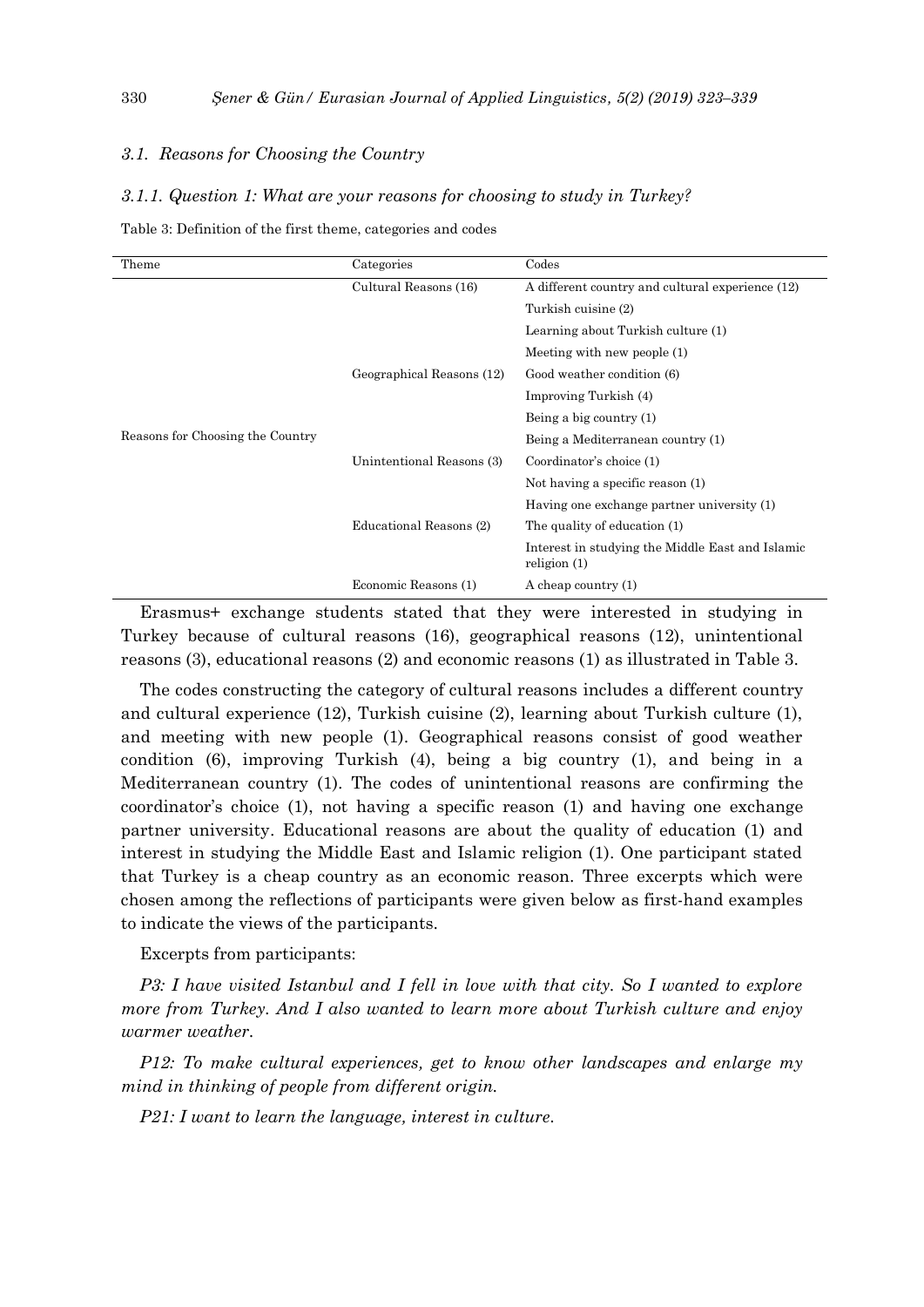## *3.2. Reasons for Choosing the University*

#### *3.2.1. Question 2: What are your reasons for choosing to study at this University?*

| Theme                               | Categories                 | Codes                                            |
|-------------------------------------|----------------------------|--------------------------------------------------|
|                                     | Cultural Reasons (16)      | A different country and cultural experience (12) |
|                                     |                            | Learning about Turkish culture (1)               |
|                                     |                            | Turkish cuisine (2)                              |
|                                     |                            | Meeting with new people $(1)$                    |
|                                     | Geographical Reasons (12)  | Weather conditions (4)                           |
|                                     |                            | Natural beauties (4)                             |
| Reasons for choosing the university |                            | Exotic destination (2)                           |
|                                     |                            | Being an ideal location (2)                      |
|                                     | Obligations (5)            | Being the only partner university (3)            |
|                                     |                            | The choice of the coordinator (1)                |
|                                     |                            | No specific reason (1)                           |
|                                     | Recommendations (4)        | Friend Recommendation (2)                        |
|                                     |                            | Teacher Recommendation (2)                       |
|                                     | Socio-economic reasons (3) | Not expensive or crowded (3)                     |
|                                     | Educational reasons (5)    | Good match between topics (2)                    |
|                                     |                            | Quality of education (1)                         |
|                                     |                            | Studying Middle East and Islamic studies (1)     |
|                                     |                            | Improving Turkish (1)                            |

Table 4: Definition of the second theme, categories and codes

As it can be seen in Table 4, the reasons for choosing to study at this university are collected under six headings; cultural reasons (16), geographical reasons (12), obligations (5), recommendations (4), socio-economic reasons (3), and educational reasons (5).

Cultural reasons are stated as experiencing a different country and having cultural experience (12), learning about Turkish culture (1), trying Turkish cuisine (2), and meeting with new people (1). Geographical reasons are related to weather conditions in the target country (4), natural beauties (4), being an exotic destination (2), and being an ideal location (2). However, obligatory reasons of university preference are not related to the aspects of the target university, instead, they are about the sending university. Being the only partner university (3) and the choice of the coordinator (1) are the main reasons of this category, while one participant preferred not to give a specific reason (1). When the category of recommendations (4) are examined, there are two codes; friend's recommendation (2) and teacher's recommendation (2). Another category is socio-economic reasons and there is one code of being not expensive or crowded. Last category is for educational reasons (5) and the codes of this category are given as good match between topics (2), quality of education (1), studying Middle East and Islamic studies (1), and improving Turkish (1). Three excerpts taken from participants are given below as examples.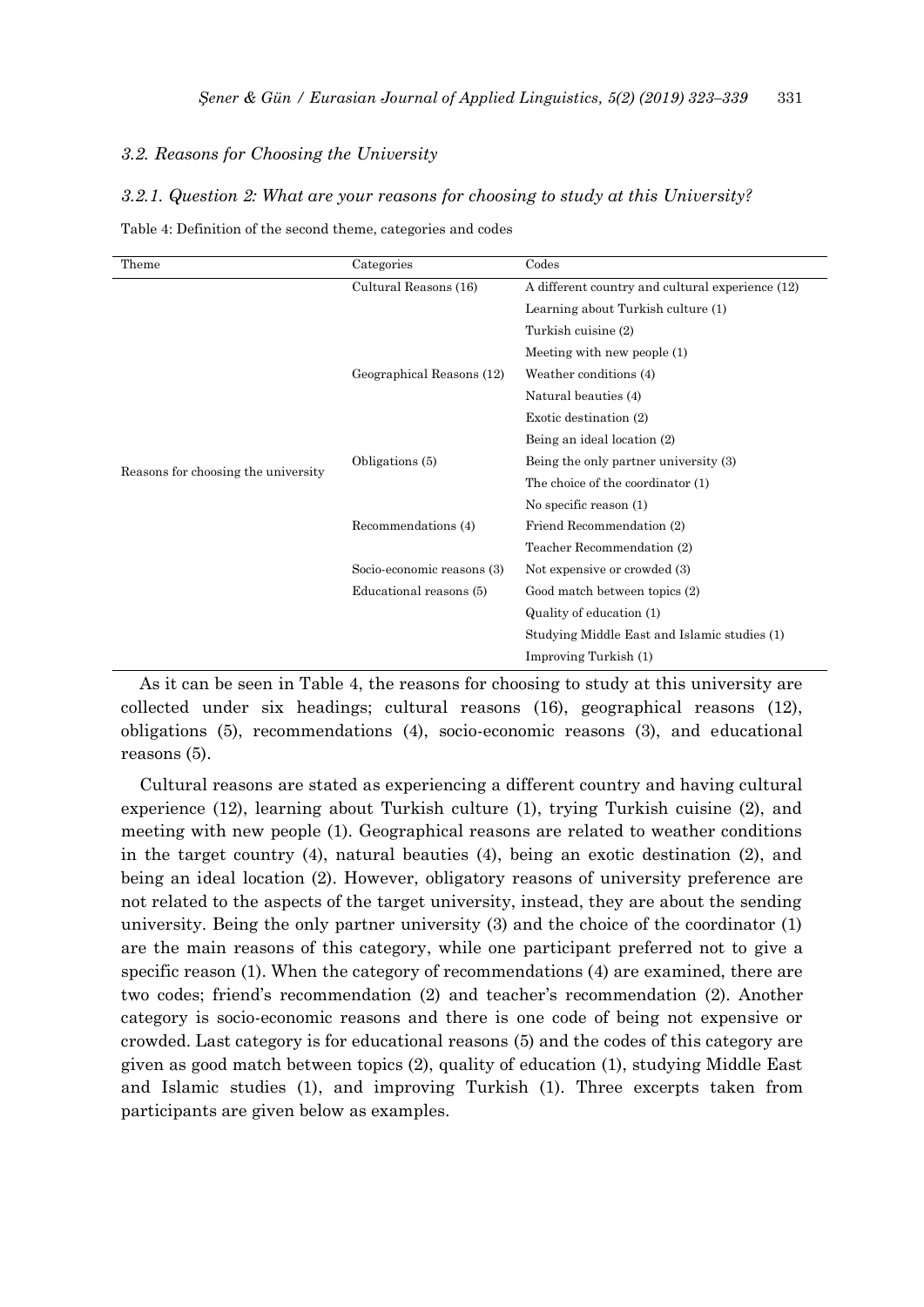Excerpts from participants:

*P7: One of my teacher suggested me this university and place in Turkey. Also, the programs and lectures matched in my university and in this university.*

*P12: It was one of our partner universities and the only one in Turkey. I heard a lot of good things about coming here and got suggestions from students who had been here.* 

*P13: Lectures matched very well, Recommendations from teachers, Ideal location, In this region of Turkey English is used widely.*

#### *3.3. Obtaining Information*

*3.3.1. Question 3: What have you learnt about Turkey, Turkish culture, and this university before coming here? How did you get this information? (Friends, internet, etc.)*

Table 6: Definition of the third theme, categories and codes

| Theme                           | Categories                  | Codes                             |
|---------------------------------|-----------------------------|-----------------------------------|
|                                 | Aspects of the country (17) | Basic information (6)             |
|                                 |                             | Tourist Attraction (2)            |
|                                 |                             | Daily life (7)                    |
|                                 |                             | Politics (2)                      |
|                                 | Cultural affairs (16)       | Turkish culture (5)               |
| Information about Turkey,       |                             | History (4)                       |
| Turkish culture, and university |                             | Religion $(3)$                    |
|                                 |                             | Food $(2)$                        |
|                                 |                             | Festival (1)                      |
|                                 |                             | Customs $(1)$                     |
|                                 | Language $(4)$              | Aspects of Turkish language (4)   |
|                                 | University (3)              | Aspects of Turkish university (3) |

As indicated in Table 6, the reflections of participants about Turkey, Turkish culture, and the university before coming here were collected under four categories and they are aspects of the country (17), language (4), university (3), and cultural affairs (16). The first category of aspects of the country was composed of four main codes; basic information (6), tourist attraction (2), daily life (7), and politics (2). On the other hand, another category of cultural affairs included six codes; Turkish culture (5), history (4), religion (3), food (2), festivals (1), and customs (1). For language category (4), the only code is aspects of the Turkish language. Moreover, for the university category, again the only code is the aspects of the Turkish university. Participants reported that they obtained the related information about Turkey, Turkish culture, and the university before coming to Turkey from friends (both from their own country and Turkey), coordinator, teachers, parents, internet, TV, textbooks, school subjects, and personal experience. The following three excerpts are given to indicate the reflections of participants as samples.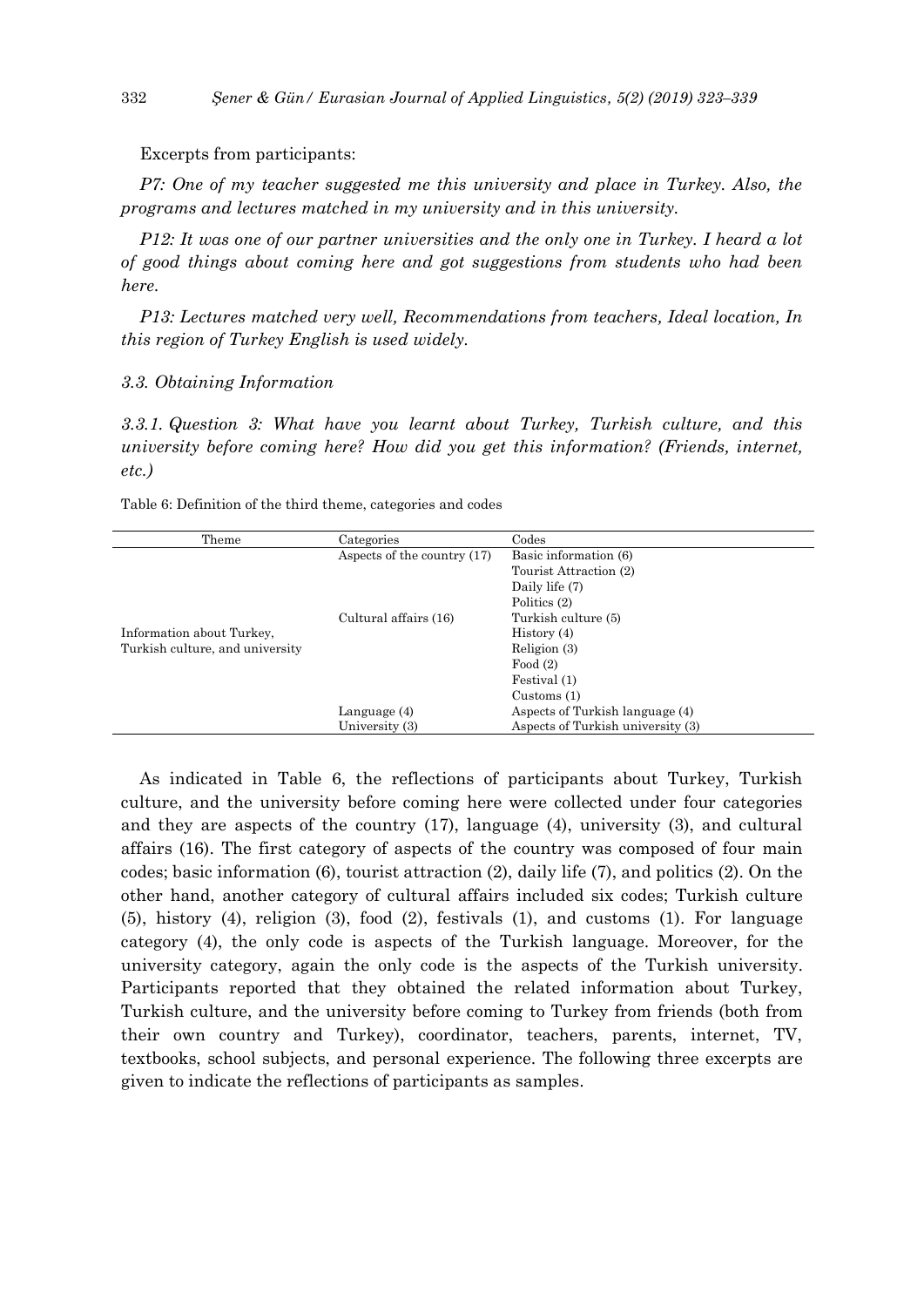## Excerpts from participants:

*P9: Turkey is a proud nation, with many people, with many nationalities. Culture is different, mostly because of different religion, and some small gestures which are mostly coming from old culture. Turkey is a country of many ancient cities, country of first civilization. I get this information from my text guide, teachers, Turkish classmates.*

*P6: I watched Turkish TV-series. I have Turkish friends. I research on the internet. I read online articles about Turkish culture. I learned about it in class.*

*P5: The capital, cities, Muslimans, Urfa, Pamukkale, Ataturk ( the greatest man ), your president, tv series ( Muhtessem Yuzyil, Binbir Gece, Ask ve Ceza…), languages. About university…not much…however, my coordinator advised me to come here, as well my other teacher.*

## *3.4. Expectations*

*3.4.1. Question 4: What were your expectations regarding the study programme, course contents, training, attitudes of instructors and peers, university offers, course hours?*

| Theme                        | Categories          | Codes                                         |
|------------------------------|---------------------|-----------------------------------------------|
|                              | Education (17)      | Language proficiency (2)                      |
|                              |                     | Organized schedule (2)                        |
|                              |                     | Simple topics/content (2)                     |
|                              |                     | Demanding instruction (1)                     |
|                              |                     | More courses offered (1)                      |
|                              |                     | Attendance (1)                                |
|                              |                     | Course content (1)                            |
|                              |                     | Extra reading $(1)$                           |
| Expectations about education |                     | Lecturer's language proficiency (1)           |
|                              |                     | No credit marks for MA (1)                    |
|                              |                     | Relaxed system (1)                            |
|                              |                     | Short course hours (1)                        |
|                              |                     | Crowded classes (1)                           |
|                              |                     | Complaints about classmates (1)               |
|                              | Facilities (1)      | Stadium (1)                                   |
|                              | Free time $(1)$     | No enough time to travel, discover around (1) |
|                              | No expectations (6) | No demand (6)                                 |

Table 7: Definition of the fourth theme, categories and codes

The reflections of participants related with the topics of education and instruction are evaluated under four main categories and are presented with their frequencies as education (17), facilities (1), and free time (1) in Table 7. Also, six participants preferred not to give any answers to this question and they are categorized under the title of no expectations (6). When the category of education was examined in depth, various codes were reached; codes of language proficiency, organized schedule and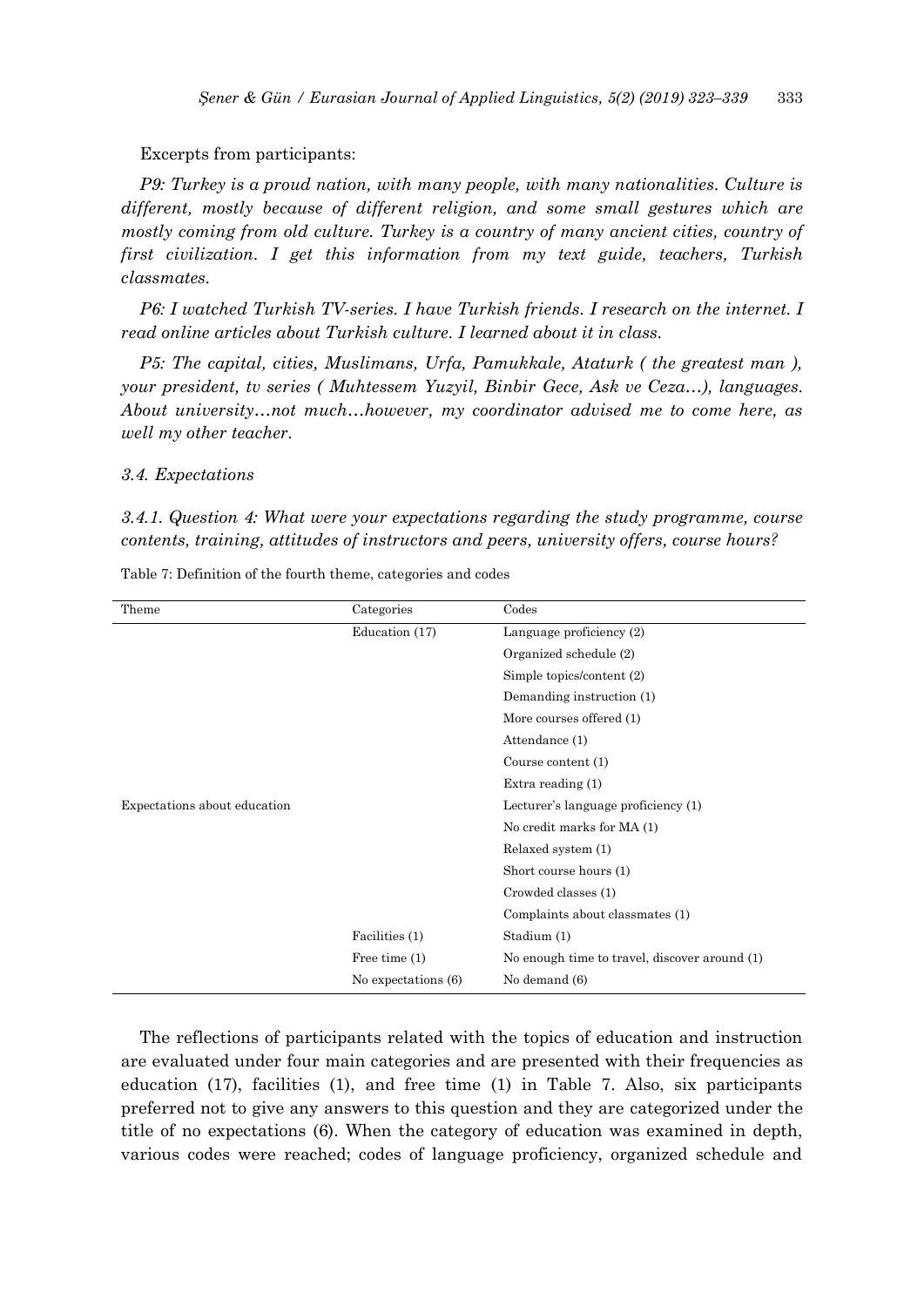simple topics/content come along with two frequencies. While the codes of language proficiency and organized schedule can be accepted as positive aspects, the code of simple topics/content can be regarded as negative criticism. Also, the category of education covers the following codes with one frequency each; demanding instruction, more courses offered, attendance, course content, extra reading, and lecturer's language proficiency, no credit marks for MA, relaxed system, short course hours, crowded classes, and complaints about classmates. These codes indicate both positive and negative aspects of the education system from the view point of Erasmus+ students. For the category of facilities, there exists one code, namely stadium. Additionally, for the code of free time, one participant makes a compliment with the code of no enough time to travel and discover around. The following excerpts are the statements of three participants and are given as samples.

Excerpts from participants:

*P14: My only expectation was to progress in English since courses are in English here.* 

*P20: Study program is suitable, hours that the courses start are suitable as well (not very early or late). Attitudes of lecturers are very good, we do many interesting and useful things which help to get useful experience.*

*P21: I expected everything to be a little bit more relaxed than in Germany, and I expected Turkish people to be late always (not true every time, but most of the times). I expected some insights into Turkish literature and culture. Unfortunately, the most interesting ... (masal, Hacivat ve Karagöz) weren't offered so I want a disappeared.*

#### *3.5. Problems*

*3.5.1. Question 5: What kind of problems or difficulties (if any) have you experienced since you arrived in Turkey? Give examples.*

| Theme                    | Categories                 | Codes                                  |
|--------------------------|----------------------------|----------------------------------------|
|                          | Communication problems (9) | Turkish students' language problem (2) |
|                          |                            | Interruption in communication (2)      |
|                          |                            | Language problem at official units (1) |
|                          |                            | Language problem with local people (4) |
| Problems or difficulties | Personal problems (3)      | Health problem $(2)$                   |
|                          |                            | Transportation (1)                     |
|                          |                            | Misunderstanding (1)                   |
|                          | Bureaucracy (2)            | Official practices (1)                 |
|                          |                            | Official documents (1)                 |
|                          | No problems (8)            | None $(8)$                             |
|                          |                            |                                        |

Table 8: Definition of the fifth theme, categories and codes

As presented in Table 8, there are four categories in order to examine the problems or difficulties after arriving in Turkey. The main problem is labelled as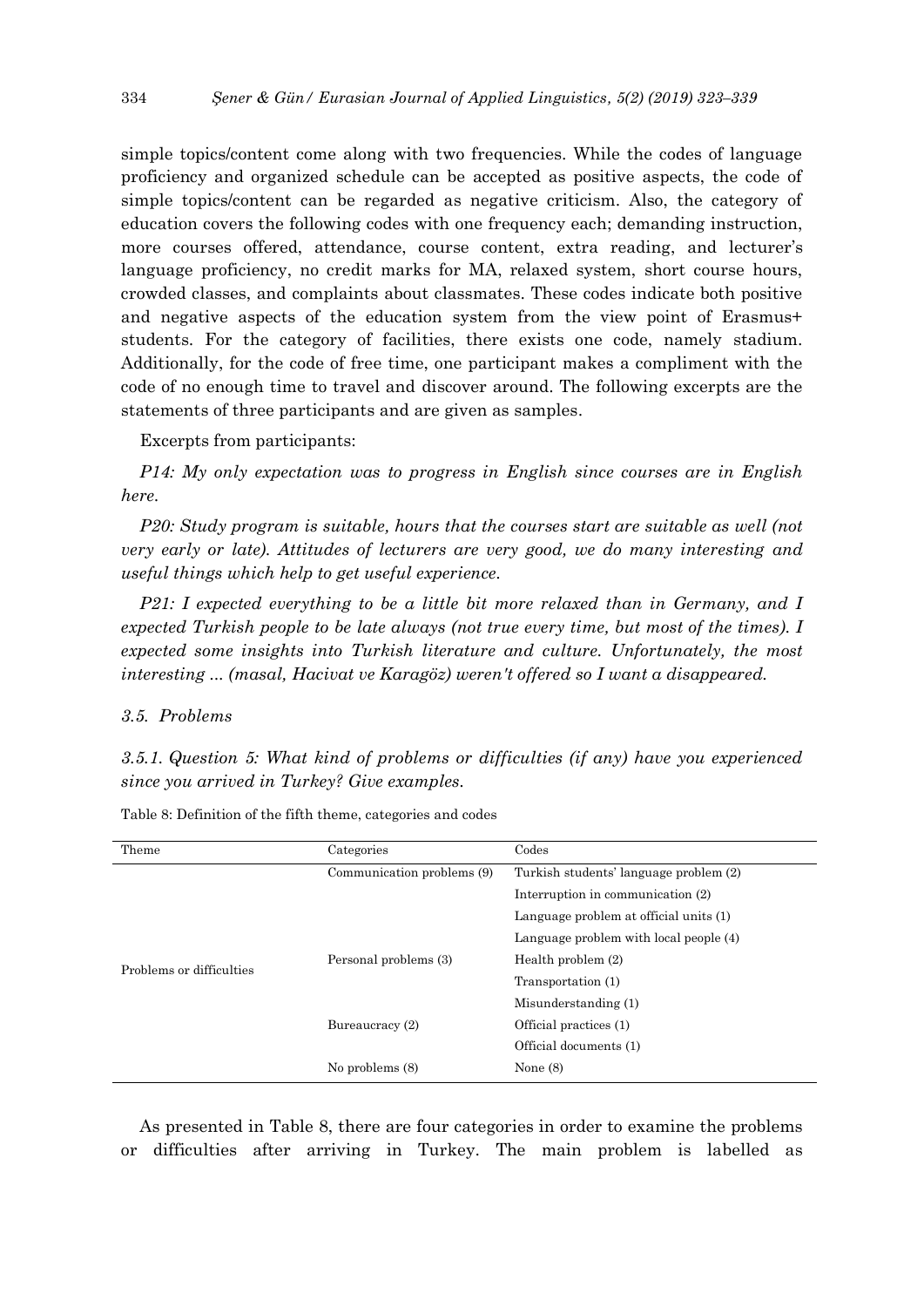communication problem (9) and then come the other categories; personal problems (3), bureaucracy (2), and no problems (8). Communication problems can be handled with four codes; Turkish students' language problem (2), interruption in communication (2), language problem at official units (1), and language problems with local people (4). The category of personal problems includes these three codes; health problems (2), transportation (1), and misunderstanding (1) each other in talks about daily language. The category of bureaucracy is composed of two codes; official practices (1) and official documents (1). Additionally, eight participants stated that they experienced no problems. The three excerpts below indicate the utterances of participants.

Excerpts from participants:

*P1: It is not a problem, but I was really shocked when I tried to find help in university and a lot of students told me, that they don't speak English. I expected that most of the students speak English.*

*P7: I did not have many difficulties here, but at first in some situations, it was hard to communicate between local people because of the language barrier.* 

*P9: Communication, when I arrived and no one was able to explain me properly where I should go. Bureaucracy, when I lost my credit card and my letter was stopped by a few days.*

#### *3.6. Previous Experiences*

*Question 6:* Did you have any experience of living, working or studying with people from different cultures and languages before you came to Turkey? Give details.

When the interaction with the people from a different culture and with a different language was asked, 14 participants stated that they have already interacted with people from different cultures and languages and this makes the 67% of the total participants. Six participants, namely 28%, articulated that they haven't experienced any cultural interaction with someone from a different culture and language. Also, one of the participants preferred not to give any answers. The following Figure 2 illustrates the percentage of previous experience with people from different cultures and languages.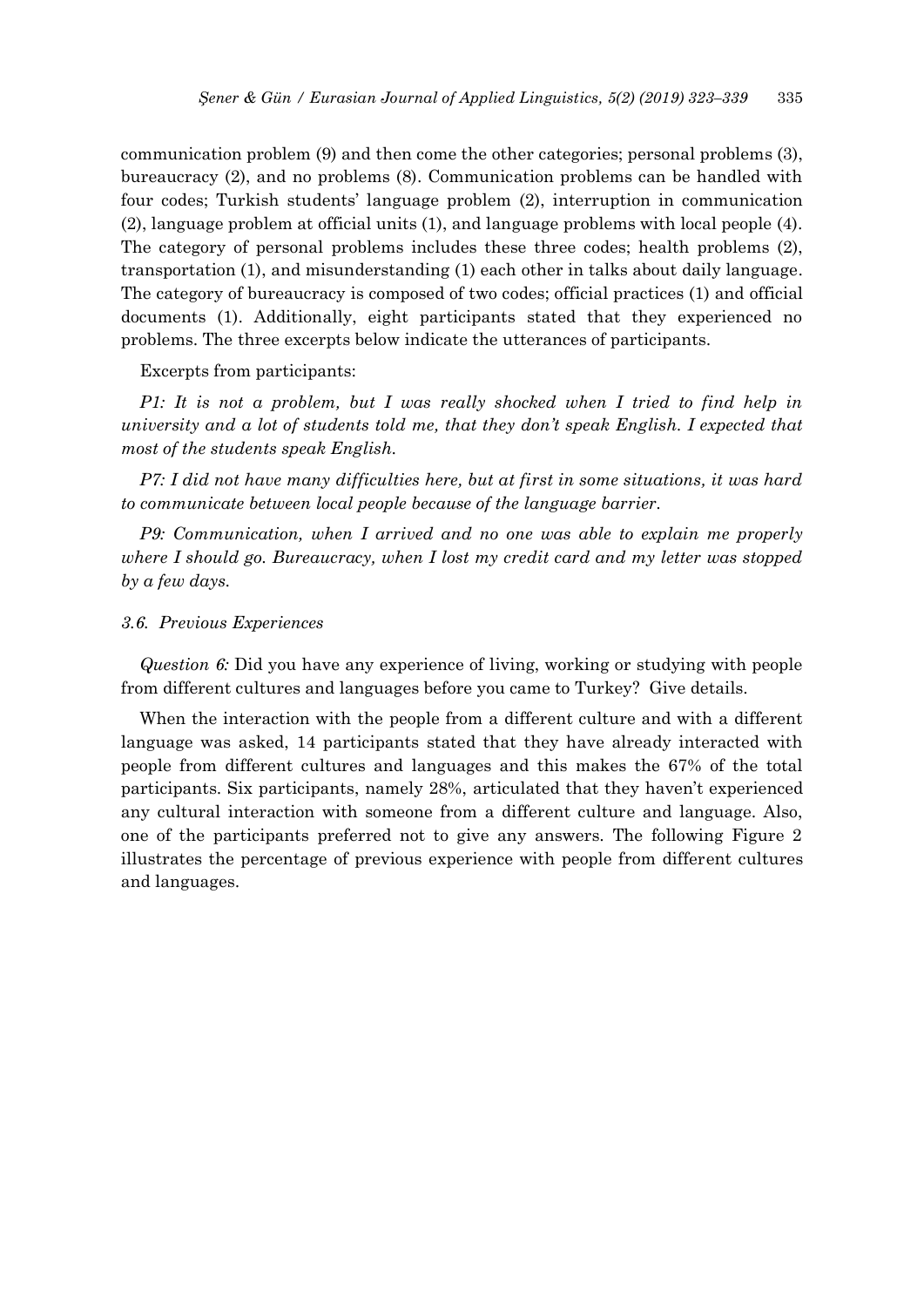

Figure 2: Experience with people from different cultures and languages

## **4. Discussion**

This research study examined the preferences and problems of Erasmus+ exchange programme incoming students before and during mobility. It can be stated that cultural and geographical reasons are the main reasons why the participants of this study choose to study in Turkey and at this university. Cultural reasons are related with geographical reasons. Geography, food and festivals are some examples of the aspects of cultural understanding (Paige, Jorstad, Siaya, Klein, & Colby, 2003). This finding is similar to a number of research studies. In Lipowski's (2012) study, the Erasmus+ students indicated that cultural reasons and differences were among the reasons for choosing Poland. Hedon (cited in Abu Jalalah, 1993, p. 132) also explained that many students are curious about knowing people and their lifestyles in other cultures. It can also be said that cultural interaction enables Erasmus+ students to enhance their linguistic and intercultural communicative competence (Jackson, 2011). Similarly, the participants stated that they wanted to improve their Turkish language skills, live in a different country and have cultural experience while meeting with new people. Besides, in their study, Teichler and Jahr (2001, p. 447) articulated that "Erasmus students believed that study abroad was most valuable in contributing to cultural enhancement, personality development and foreign language proficiency".

The results of the study revealed that education is the most stated expectation regarding the study programme, course contents, training, attitudes of instructors and peers, university offers, and course hours. Expectations of the participants focused on educational issues and contained topics such as courses, course contents, instruction, language proficiency, and system of the new university. These kinds of expectations can be regarded as being related with educational aspects of Erasmus+ programme. Teichler (1996) expressed that when students choose to study abroad, this period helps them adapt to a new culture and have a satisfactory education environment. In the same manner with Teichler, the participants of the study gave great importance to the education and educational environment.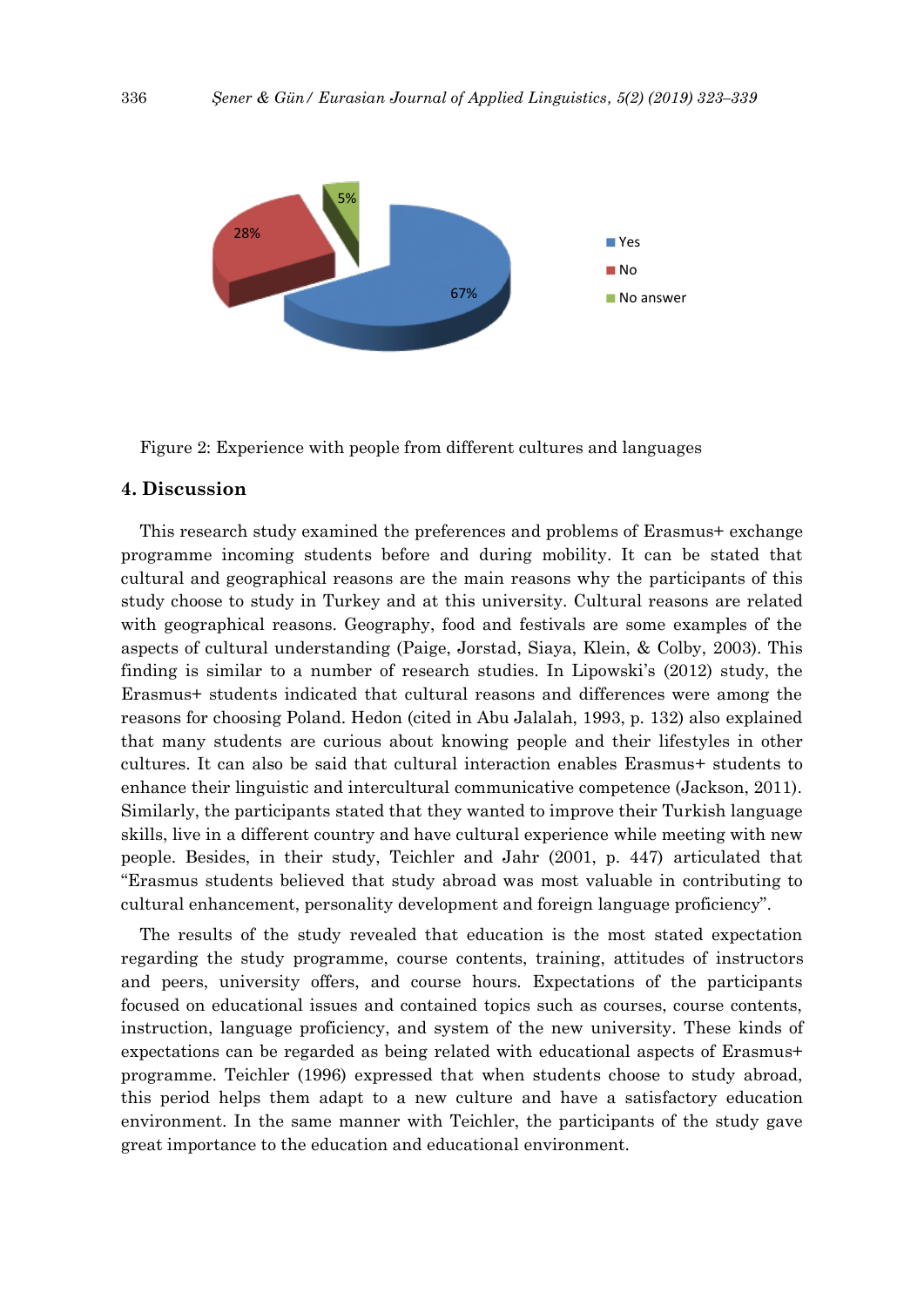According to the results, Erasmus+ students verbalized that they mostly experienced communication problems related with language problems with local people and Turkish students, language problems at official units, and communication interruption. This situation highlighted the importance of English as a lingua franca in Erasmus+ programme. The first languages of the participants and Turkish native people were different from English as well as they didn't share a common culture. Therefore, English as a lingua franca is used as a 'contact language' between the participants and Turkish native people (Firth, 1996, p. 240). English as a lingua franca is regarded as the medium of communication among the users of English whose first languages are different from each other and acting across the linguacultural boundaries (House, 1999; Seidlhofer, 2001). Erasmus+ students also added that they experienced personal problems and problems related to bureaucracy. Communication problems can be seen as a normal problem because they were in a different country with different language and culture. In a similar way, Lipowski (2012) expressed that Erasmus+ students in Poland experienced language trouble with Polish people and adaptation to a different culture. Besides, Şahin (2017) conducted a research study and stated that Turkish Erasmus+ students developed a favourable manner of cross-cultural adaptation but they faced with problems in the proficiency of English as a lingua franca. İçbay and Kocayörük (2011) also stated that students found it challenging to adapt to a new culture in terms of relationships between people. Since they got different cultural experiences, they were likely to employ different communication styles, they tended to develop their intercultural communication through these communication styles (Şahin, 2017).

Additionally, it was revealed that most of the participants had the experience of living, working or studying with people from different cultures and languages before their Erasmus+ experience in Turkey, and it can be concluded that Erasmus+ students maintain their intercultural experience.

# **5. Conclusion**

This study examined the reflections of Erasmus+ exchange programme students and focused on the preferences, problems, previous experience with people from different cultures and languages, and expectations regarding the study programme, course contents, training, attitudes of instructors and peers, university offers, and course hours before and during the mobility process. The study was conducted in a qualitative research method phenomenological design and the required data were collected with an open-ended survey. Descriptive content analysis of the data indicated that the Erasmus+ exchange students possess positive attitudes towards studying in Turkey and studying at a Turkish university. The main reasons of country and university preference were stated as cultural and geographical reasons. Additionally, the participants specified that they mostly collected information about the aspects of the country and cultural affairs before the Erasmus+ experience. Also, the most stated expectations of the participants were related with education. When the problems of the participants were taken into consideration, most of the problems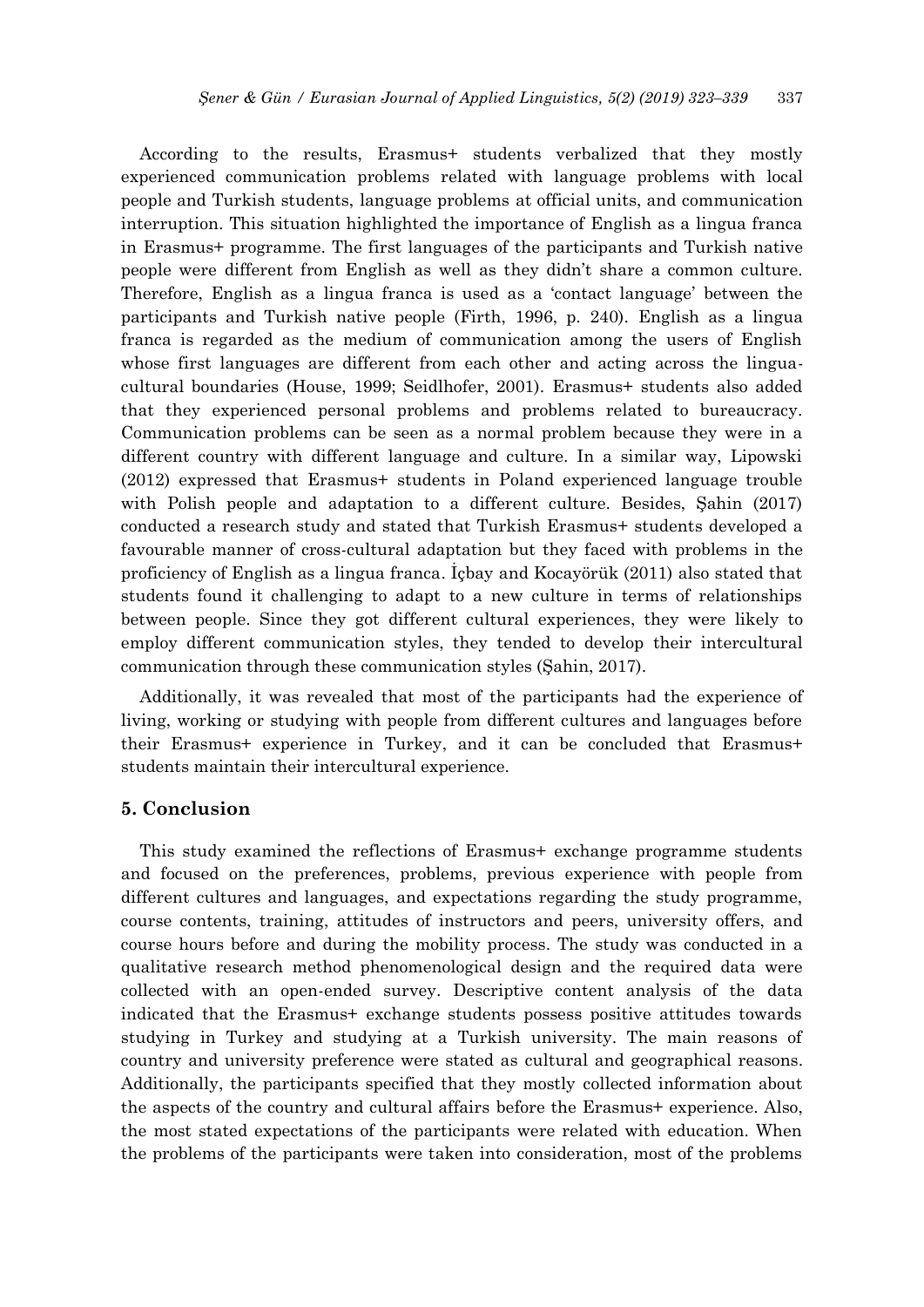were communication problems related with language problems with local people and Turkish students. This communication problems once again underlined the importance of English as a lingua franca and intercultural competence in Erasmus+ programme as it was stated by Konevas and Duoba (2007) previously. Besides that, the present study indicated that most of the participants had the experience of living, working or studying with people from different cultures and languages before the Erasmus+ programme and it may be concluded that Erasmus+ students maintain their intercultural experience and there may be a relationship between intercultural competence and Erasmus+ programme.

The reflections in this study may help to revise the practices and regulations related with Erasmus+ programme. Also, reported problems can be solved and aspects which are appreciated by incoming Erasmus+ students can be developed in relation to the findings. Further studies can be organized with more participants and qualitative data can be collected together with quantitative data.

#### **Note**

An abbreviated version of this article was presented at the 2nd International Symposium on Philosophy, Education, Arts and History of Science held on May 3-7, 2017 at Muğla Sıtkı Koçman University, Turkey.

## **References**

- Abu Jalalah, F. (1993). *The cultural dimension of teaching English as a foreign language in an Arab Gulf state.* Unpublished PhD thesis, University of Durham.
- Charmaz, K. (1983). The grounded theory method: An explication and interpretation. In R. M. Emerson (Ed.) *Contemporary Field Research*, Boston, Mass.: Little, Brown.
- CoHE, Turkish Council of Higher Education (2000). *The Law on Higher Education*. Retrieved on August 10, 2018 from http://www.yok.gov.tr/documents/10279/30217/the\_law\_on\_higher\_education\_mart\_2000.pd f/bb86b67f-2aea-4773-8c21-43c10384f883
- CoHE, Turkish Council of Higher Education (2018). *Bologna Process.* Retrieved on September 01, 2018 from http://www.yok.gov.tr/web/uluslararasi-iliskiler/bologna-sureci
- Cohen, L., Manion, L. & Morrison, K. (2007). *Research methods in education* (5th Ed.). London and New York: Routledge Falmer.
- Creswell, J. W. (2007). *Qualitative inquiry & research design: Choosing among five approaches*  (2nd ed.), Thousand Oaks, CA: Sage
- European Commission (2016). *Erasmus+ EU programme for education, training, youth and sport*. Retrieved on October 16, 2016 from http://ec.europa.eu/programmes/erasmusplus/about\_en
- Firth, A. (1996). The discursive accomplishment of normality. On "lingua franca" English and conversation analysis. *Journal of Pragmatics 26*, 237–59.
- House, J. (1999). Misunderstanding in intercultural communication: Interactions in English as lingua franca and the myth of mutual intelligibility. In *Teaching and Learning English as a Global Language*, C. Gnutz-mann (ed.), 73 –89. Tübingen: Stauffenburg.
- İçbay, M. A., & Kocayörük, E. (2011). Being an exchange student in Turkey: Adaptation to a new culture. *International Journal of Progressive Education*, *7*(3), 27-39.